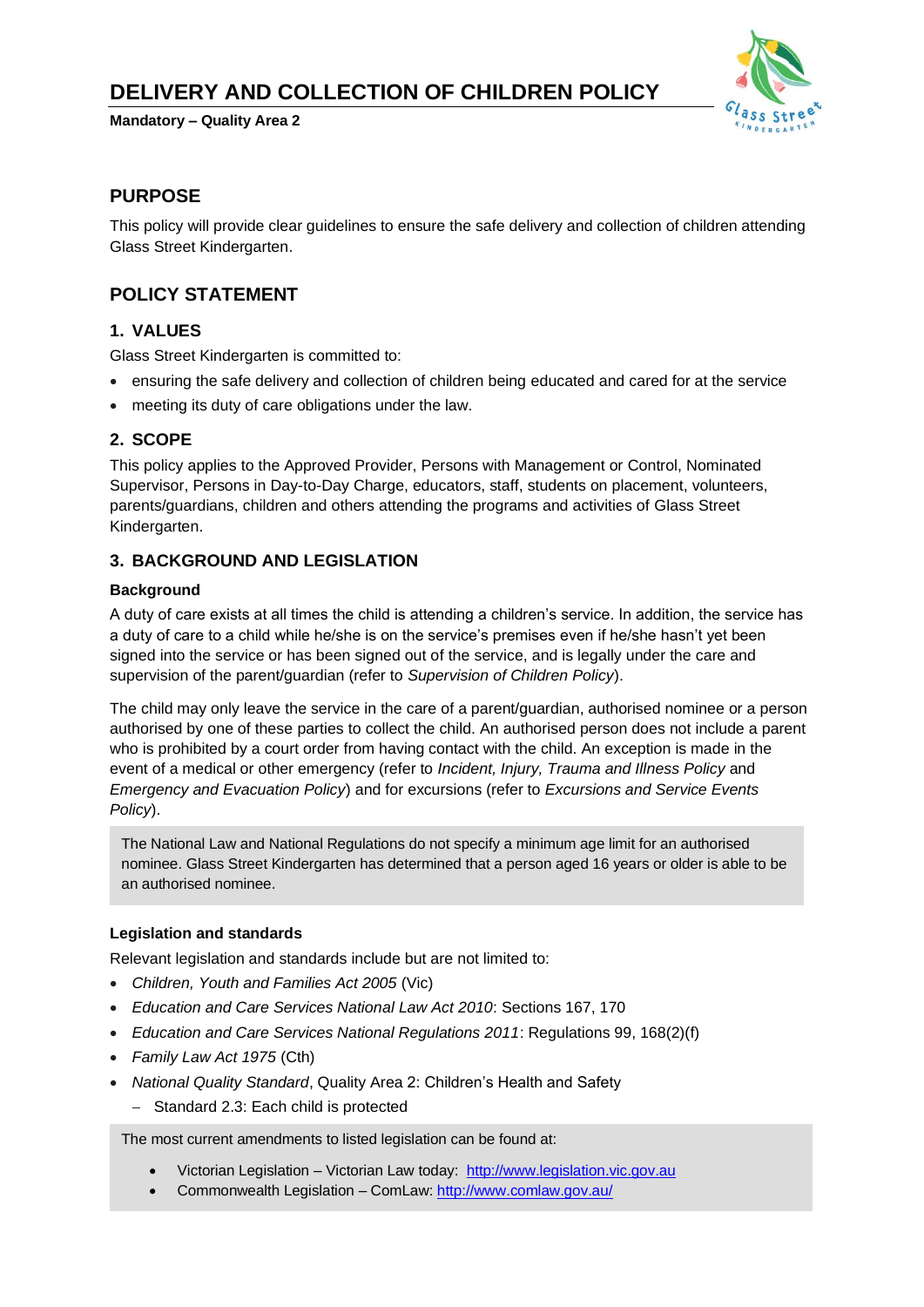### **4. DEFINITIONS**

The terms defined in this section relate specifically to this policy. For commonly used terms e.g. Approved Provider, Nominated Supervisor, Regulatory Authority etc. refer to the *General Definitions* section of this manual.

**Attendance record:** Kept by the service to record details of each child attending the service including name, time of arrival and departure, signature of person delivering and collecting the child or of the Nominated Supervisor or educator (Regulation 158(1)).

**Authorised nominee:** (In relation to this policy) a person who has been given written authority by the parents/guardians of a child to collect that child from the education and care service. These details will be on the child's enrolment form.

The National Law and National Regulations do not specify a minimum age limit for an authorised nominee. Glass Street Kindergarten has determined that a person aged 16 years or older is able to be an authorised nominee.

**Duty of care:** A common law concept that refers to the responsibilities of organisations to provide people with an adequate level of protection against harm and all reasonable foreseeable risk of injury.

**Inappropriate person:** A person who may pose a risk to the health, safety or wellbeing of any child attending the education and care service, or whose behaviour or state of mind make it inappropriate for him/her to be on the premises e.g. a person under the influence of drugs or alcohol (Act 171(3)).

**Incident, Injury, Trauma and Illness Record:** Contains details of any incident, injury, trauma or illness that occurs while the child is being educated and cared for by the service. Any incident, injury, trauma or illness must be recorded as soon as is practicable but not later than 24 hours after the occurrence. Details required include the:

- name and age of the child
- circumstances leading to the incident, injury, trauma or illness (including any symptoms)
- time and date
- details of action taken by the service including any medication administered, first aid provided or medical personnel contacted
- details of any witnesses
- names of any person the service notified or attempted to notify, and the time and date of this
- signature of the person making the entry, and time and date of this.

These details must be kept for the period of time specified in Regulation 183. A sample *Incident, Injury, Trauma and Illness Record* is available on the ACECQA website.

**Medication record:** Contains details for each child to whom medication is to be administered by the service. This includes the child's name, signed authorisation to administer medication and a record of the medication administered, including time, date, dosage, manner of administration, name and signature of person administering the medication and of the person checking the medication if required (Regulation 92). A sample medication record is available on the ACECQA website.

**Serious incident:** A serious incident is defined in Regulation 12 as:

- the death of a child while being educated and cared for by the service
- any incident involving an injury or trauma, or the illness of a child that requires or ought to have required:
	- attention of a registered medical practitioner, or
	- attendance at a hospital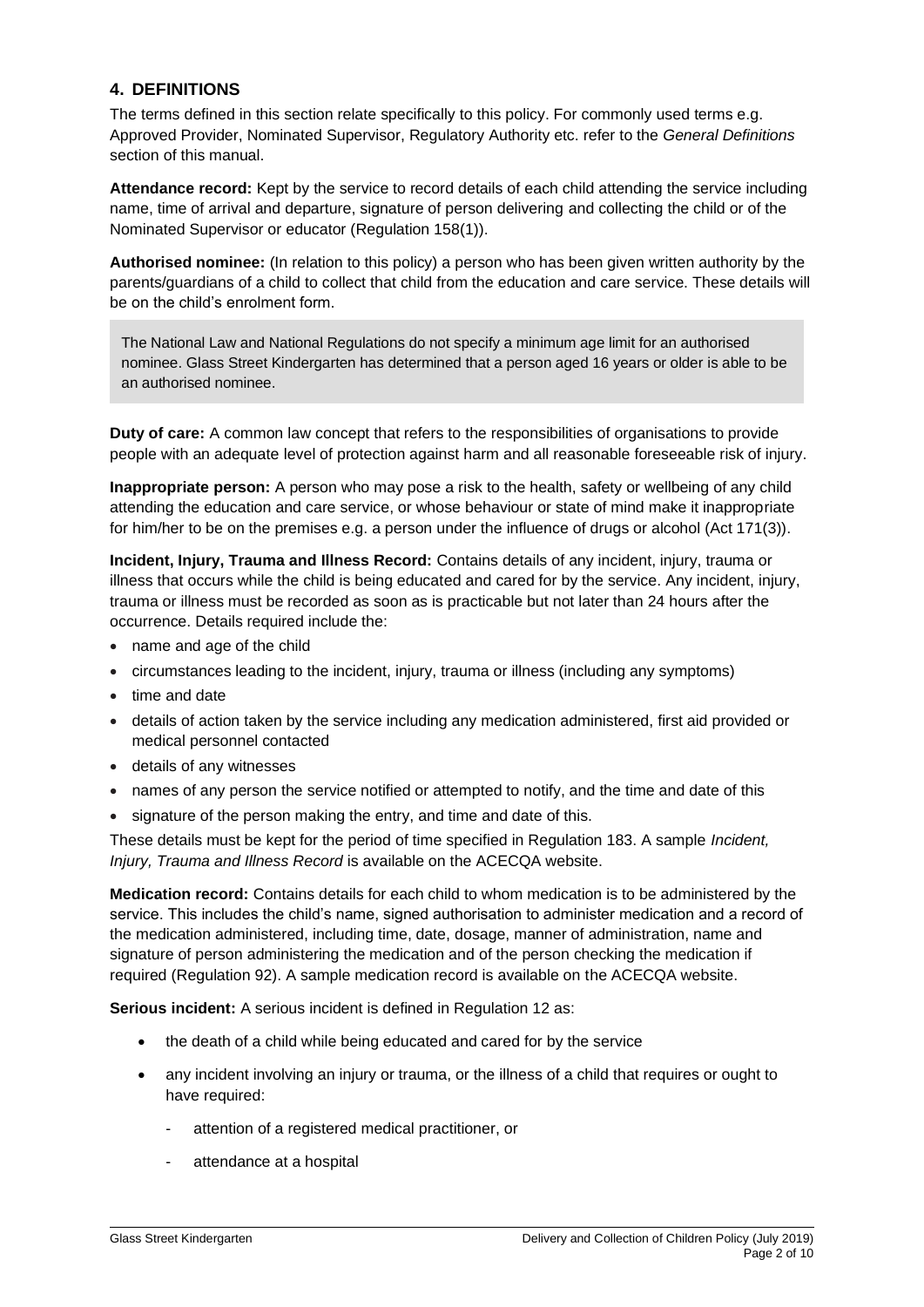examples include whooping cough, broken limb, anaphylaxis reaction

- any incident requiring attendance by emergency services
- a circumstance where a child appears to be missing, is unaccounted for, has been removed from the service contrary to the Regulations, or has been locked in or out of the service premises.

The Approved Provider must notify the Regulatory Authority (DET) in writing within 24 hours of a serious incident occurring at the service (Regulation 172(2)(a)). The Notification of a Serious Incident Form (available on the ACECQA website) is to be completed and submitted online using the National Quality Agenda IT System (NQA ITS). Records are required to be retained for the periods specified in Regulation 183.

**Unauthorised person:** (in relation to this policy) is any person who has not been listed as an authorised nominee on the child's enrolment form.

### **5. SOURCES AND RELATED POLICIES**

#### **Sources**

- Australian Children's Education and Care Quality Authority (ACECQA): [www.acecqa.gov.au](http://www.acecqa.gov.au/)
- Department of Education and Training (DET) Licensed Children's Services, phone 1300 307 415 or email [licensed.childrens.services@edumail.vic.gov.au](mailto:licensed.childrens.services@edumail.vic.gov.au)

#### **Service policies**

- *Acceptance and Refusal of Authorisations Policy*
- *Child Safe Environment Policy*
- *Dealing with Medical Conditions Policy*
- *Emergency and Evacuation Policy*
- *Enrolment and Orientation Policy*
- *Excursions and Service Events Policy*
- *Fees Policy*
- *Incident, Injury, Trauma and Illness Policy*
- *Privacy and Confidentiality Policy*
- *Road Safety and Safe Transport Policy*
- *Supervision of Children Policy*

### **PROCEDURES**

#### **The Approved Provider or Persons with Management and Control is responsible for:**

- ensuring parents/guardians have completed the authorised nominee (refer to *Definitions*) section of their child's enrolment form, and that the form is signed and dated (refer to *Enrolment and Orientation Policy*)
- providing an attendance record (refer to *Definitions*) that meets the requirements of Regulation 158(1) and is signed by the parent/guardian or authorised nominee on delivery and collection of their child from the service every day
- ensuring a child does not leave the service except with a parent/guardian or authorised nominee, or with the written authorisation of one of these (refer to Attachment 2 – Authorisation Form) or in the case of a medical or other emergency (Regulation 99) (refer to *Acceptance and Refusal of Authorisations Policy*, *Dealing with Medical Conditions Policy*, *Incident, Injury Trauma and Illness Policy* and *Child Safe Environment Policy*)
- ensuring a child is not taken outside the service premises on an excursion except with the written authorisation of a parent/guardian or authorised nominee (refer to *Excursions and Service Events Policy*)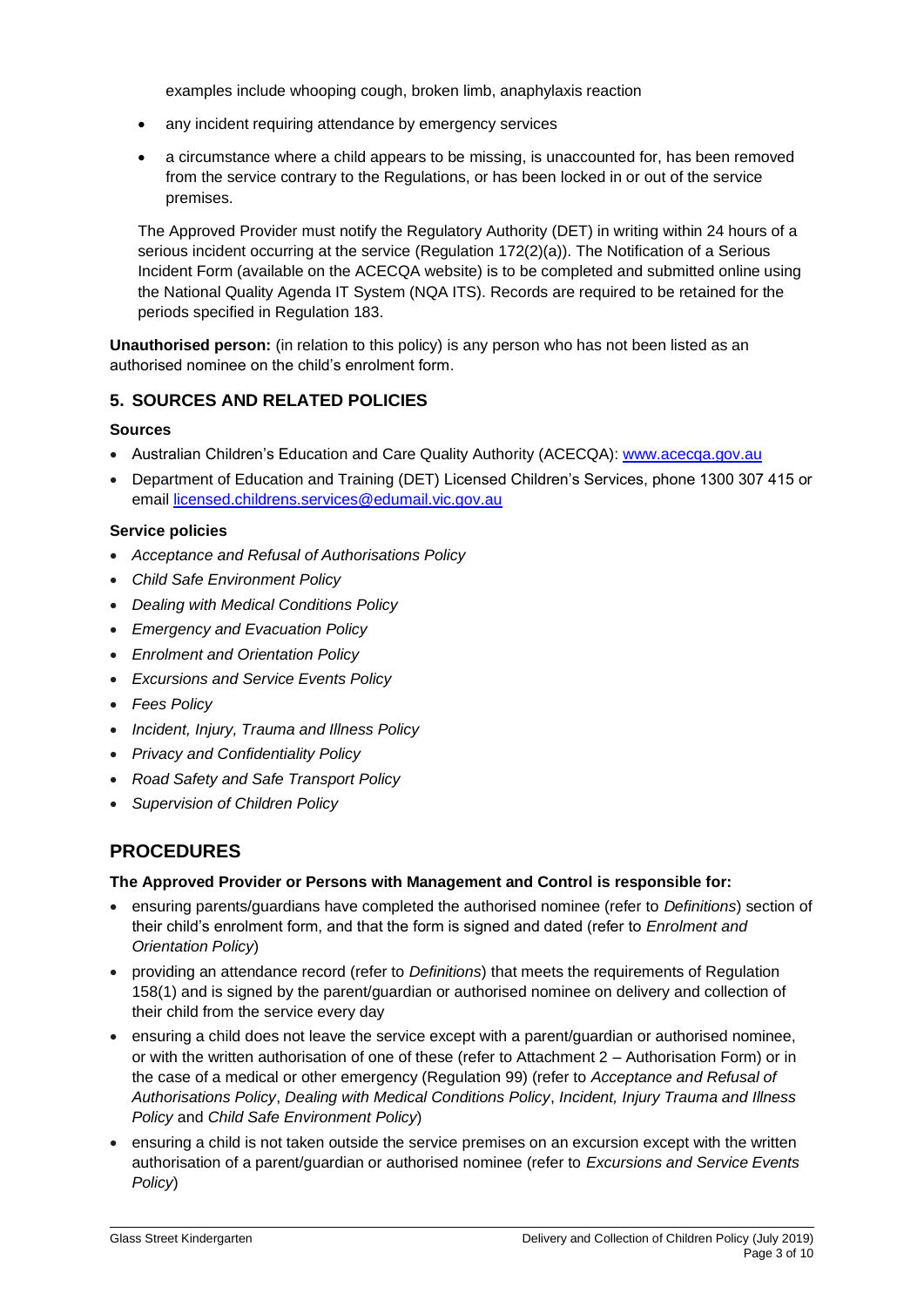- ensuring authorisation procedures are in place for excursions and other service events (refer to *Excursions and Service Events Policy*)
- ensuring that there are procedures in place when a child is given into the care of another person, such as for a medical or other emergency (refer to *Emergency and Evacuation Policy* and *Incident, Injury, Trauma and Illness Policy*)
- ensuring that there are procedures in place when a parent/guardian or authorised nominee telephones the service to advise that a person not listed on their child's enrolment form will be collecting their child (refer to Attachment 1 – Authorisation procedures)
- ensuring that parents/guardians or authorised nominees are contacted in the event that an unauthorised person arrives to collect a child from the service, and that appropriate procedures are followed (refer to Attachment 1 – Authorisation procedures)
- ensuring that there are procedures in place if an inappropriate person (refer to *Definitions*) attempts to collect a child from the service (refer to Attachment 3 – Procedures to ensure the safe collection of children)
- keeping a written record of all visitors to the service, including time of arrival and departure
- ensuring procedures are in place for the care of a child who has not been collected from the service on time (refer to Attachment 4 – Procedures for the late collection of children)
- ensuring that the educator-to-child ratios are maintained at all times children are in attendance at the service (including when children are collected late from the service) according to the requirements of Regulations 123 and 360 (refer also to *Supervision of Children Policy*)
- notifying DET in writing within 24 hours, and the parents as soon as is practicable, in the event of a serious incident (refer to *Definitions*), including when a child has left the service unattended by an adult or with an unauthorised person (Regulations 12, 86, 176)
- providing parents/guardians with information regarding procedures for delivery and collection of children prior to their child's commencement at the service
- ensuring that educators and staff comply with the service's *Road Safety and Safe Transport Policy*
- encouraging parents/guardians to comply with the service's *Road Safety and Safe Transport Policy*.

### **The Nominated Supervisor or Person in Day-to-Day Charge is responsible for:**

- ensuring a child does not leave the service except with a parent/guardian or authorised nominee, or with the written authorisation of one of these (refer to Attachment 2 – Authorisation Form) or in the case of a medical or other emergency (refer to *Acceptance and Refusal of Authorisations Policy*, *Dealing with Medical Conditions Policy*, *Incident, Injury Trauma and Illness Policy* and *Child Safe Environment Policy*)
- ensuring a child is not taken outside the service premises on an excursion except with the written authorisation of a parent/guardian or authorised nominee (refer to *Excursions and Service Events Policy*)
- ensuring that educator-to-child ratios are maintained at all times children are in attendance at the service (including when children are collected late from the service) according to the requirements of Regulations 123 and 360 (refer also to *Supervision of Children Policy*)
- ensuring children are adequately supervised at all times (refer to *Supervision of Children Policy*)
- following the authorisation procedures listed in Attachment 1
- following the procedures to ensure the safe collection of children (refer to Attachment  $3 -$ Procedures to ensure the safe collection of children)
- following the procedures for late collection of children (refer to Attachment 4 Procedures for the late collection of children)
- ensuring that educators and staff comply with the service's *Road Safety and Safe Transport Policy*
- encouraging parents/guardians to comply with the service's *Road Safety and Safe Transport Policy*.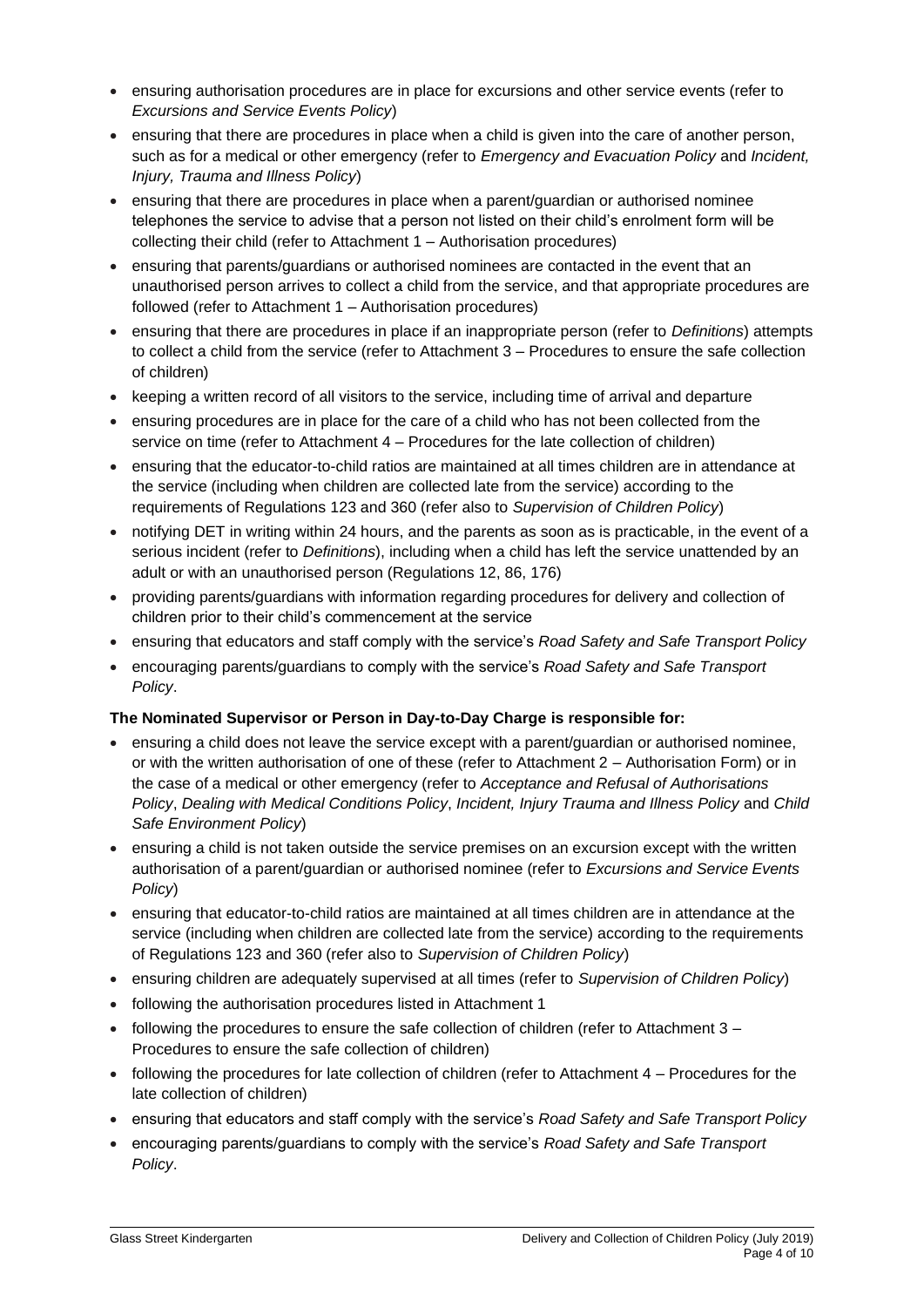#### **Educators and other staff are responsible for:**

- ensuring the attendance record is signed by the parent/guardian, authorised nominee, Nominated Supervisor or an educator, detailing the child's time of arrival and departure from the service (Regulation 158(1))
- developing safety procedures for the mass arrival and departure of children from the service
- refusing to allow a child to depart from the service with a person who is not the parent/guardian or authorised nominee, or where there is not written authorisation of one of these (refer to Attachment 2 – Authorisation Form) (refer also to *Acceptance and Refusal of Authorisations Policy*)
- implementing the authorisation procedures outlined in Attachment 1 in the event that a parent/guardian or authorised nominee telephones the service to advise that a person not listed on their child's enrolment form will be collecting their child
- following the authorisation procedures (Attachment 1) and contacting the parents/guardians or authorised nominees if an unauthorised person arrives to collect a child from the service
- following procedures in the event that an inappropriate person (refer to *Definitions*) attempts to collect a child from the service (refer to Attachment 3 – Procedures to ensure the safe collection of children)
- informing the Approved Provider as soon as is practicable, but within 24 hours, if a child has left the service unattended by an adult or with an unauthorised person (refer to *Definitions*)
- following procedures for the late collection of children (refer to Attachment 4 Procedures for the late collection of children)
- maintaining educator-to-child ratios at all times children are in attendance at the service (including when children are collected late from the service)
- ensuring the entry/exit doors and gates are kept closed during program hours
- displaying an up-to-date list of the telephone numbers of the Approved Provider, DET, Child FIRST, DHS Child Protection Service and the local police station
- complying with the service's *Road Safety and Safe Transport Policy*.

### **Parents/guardians are responsible for:**

- completing and signing the authorised nominee section of their child's enrolment form before their child attends the service, noting that the authorised nominees are in addition to parents/guardians and at least one authorised nominee should be listed
- signing and dating permission forms for excursions
- signing the attendance record as their child arrives at and departs from the service
- ensuring educators are aware that their child has arrived at/been collected from the service
- collecting their child on time at the end of each session/day
- alerting educators if they are likely to be late collecting their child
- providing written authorisation where children require medication to be administered by educators/staff, and signing and dating it for inclusion in the child's medication record (refer to *Definitions*)
- supervising their own child before signing them into the program and after they have signed them out of the program
- familiarising themselves with the service's *Road Safety and Safe Transport Policy*
- supervising other children in their care, including siblings, while attending or assisting at the service
- paying a late-collection fee if required by the service's *Fees Policy*.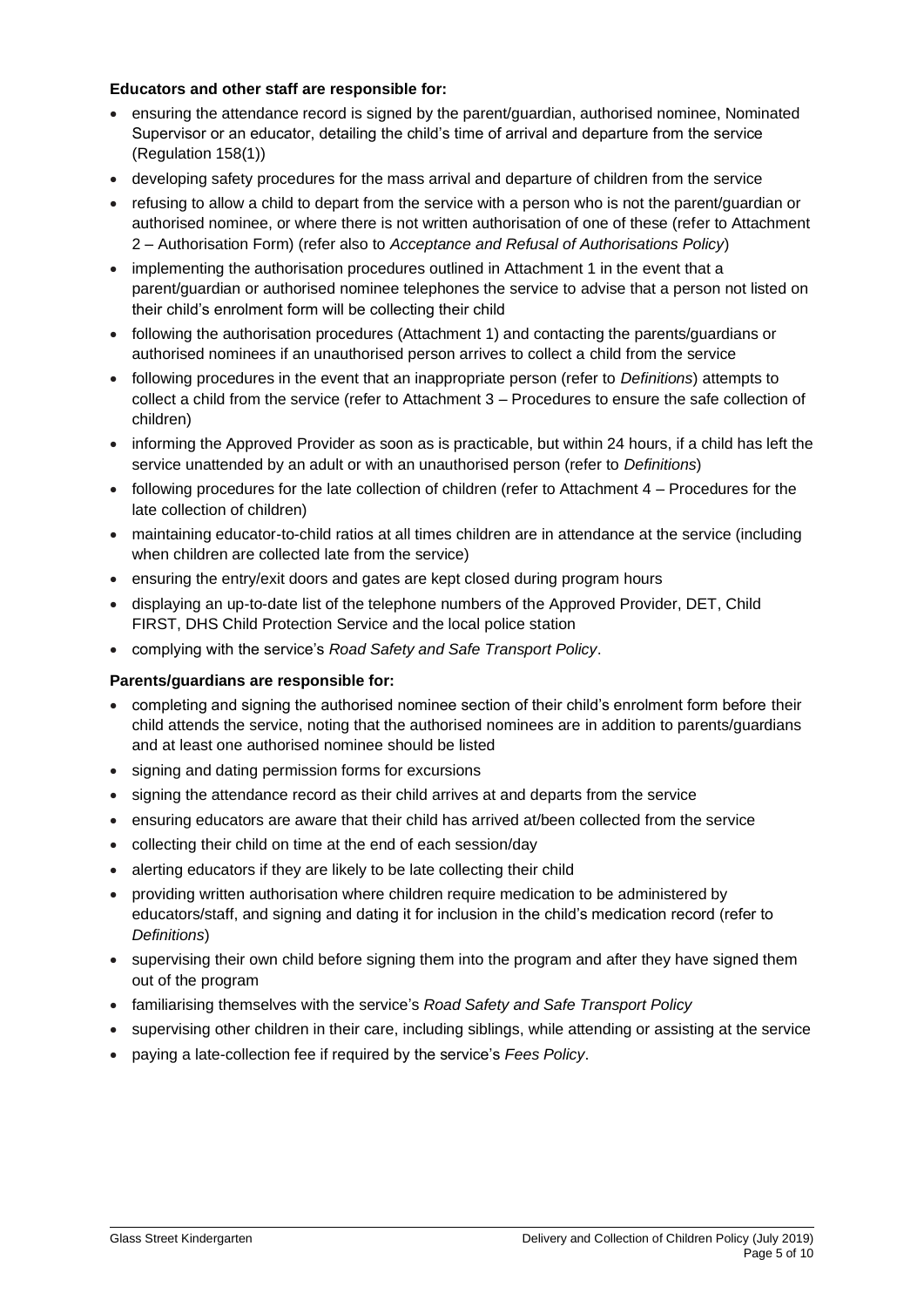**Volunteers and students, while at the service, are responsible for following this policy and its procedures.**

# **EVALUATION**

In order to assess whether the values and purposes of the policy have been achieved, the Approved Provider will:

- regularly seek feedback from everyone affected by the policy regarding its effectiveness
- monitor the implementation, compliance, complaints and incidents in relation to this policy
- keep the policy up to date with current legislation, research, policy and best practice
- revise the policy and procedures as part of the service's policy review cycle, or as required
- notify parents/guardians at least 14 days before making any changes to this policy or its procedures.

# **ATTACHMENTS**

- Attachment 1: Authorisation procedures
- Attachment 2: Authorisation Form
- Attachment 3: Procedures to ensure the safe collection of children
- Attachment 4: Procedures for the late collection of children

# **AUTHORISATION**

This policy was adopted by the Approved Provider of Glass Street Kindergarten on 8 March 2022.

# **REVIEW DATE:** MARCH 2025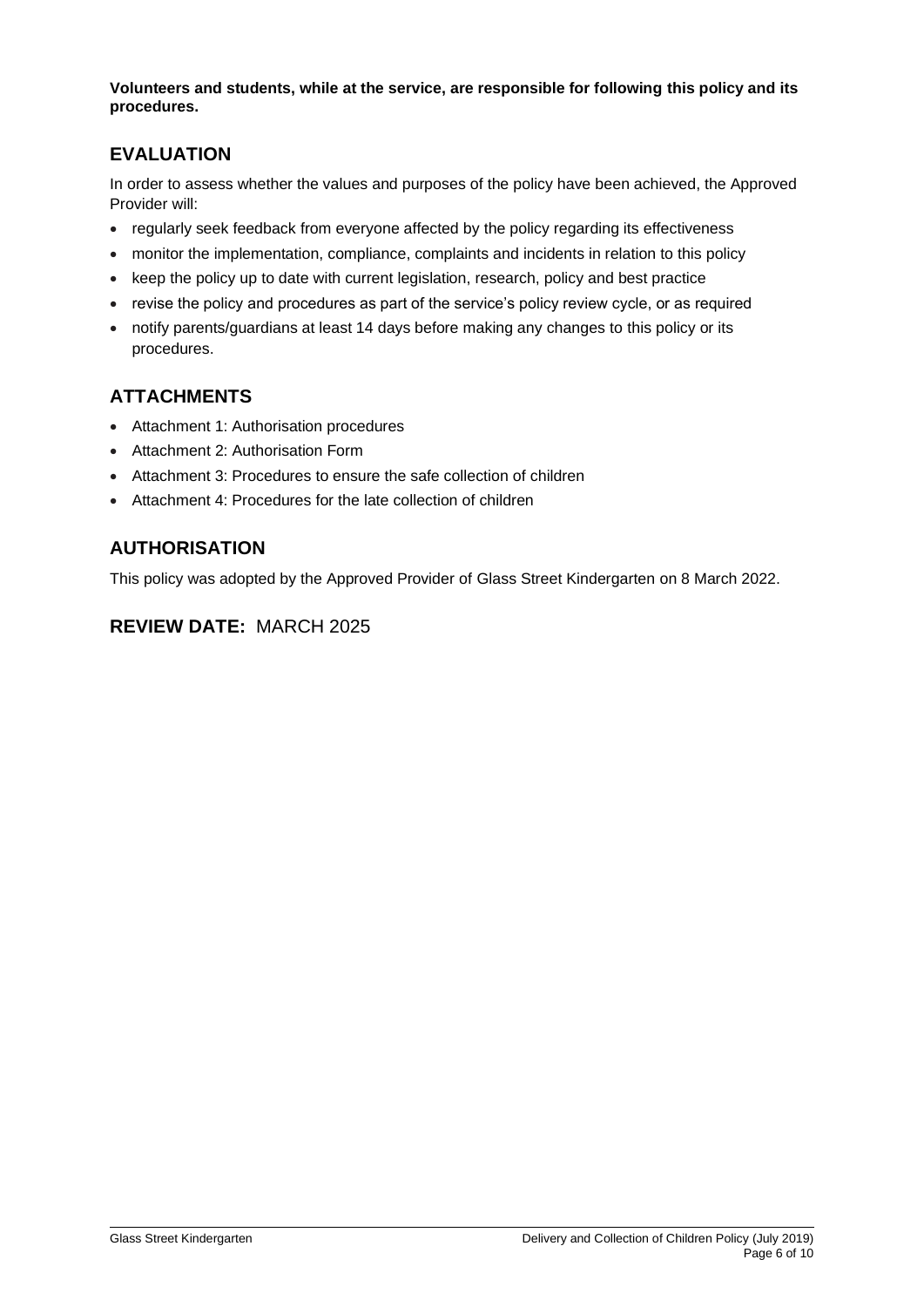#### **These procedures are to be followed when a child is collected by an unauthorised person, including where a parent/guardian or authorised nominee telephones the service to notify that such a person will be collecting their child.**

The Nominated Supervisor will:

- 1. request that the parent/guardian or authorised nominee email the authorisation if it is possible to do so, detailing the name, address and telephone number of the person who will be collecting the child
- 2. accept a verbal authorisation if it is not possible for the parent/guardian or authorised nominee to provide authorisation via email, provided the following procedure is followed:
	- 2.1 all details of the person collecting the child, including the name, address and telephone number of the person must be obtained
	- 2.2 the verbal authorisation is documented and stored with the child's enrolment record for follow-up
	- 2.3 photo identification is obtained to confirm the person's identity on arrival at the service if the person is not known to staff
	- 2.4 ensure that parents/guardians or authorised nominees follow up a verbal authorisation by completing an Authorisation Form (Attachment 2) when next at the service, or by adding details of the new authorised nominee to the child's enrolment form
- 3. ensure that the email authorisation is stored with the child's enrolment record
- 4. ensure the attendance record is completed prior to child leaving the service
- 5. refuse to release a child where authorisation is not/cannot be provided by the parent/guardian or authorised nominee
- 6. contact police if the safety of the child or service staff is threatened
- 7. implement late collection procedures (refer to Attachment 4) if required
- 8. notify the Approved Provider in the event that written authorisation is not provided for further followup.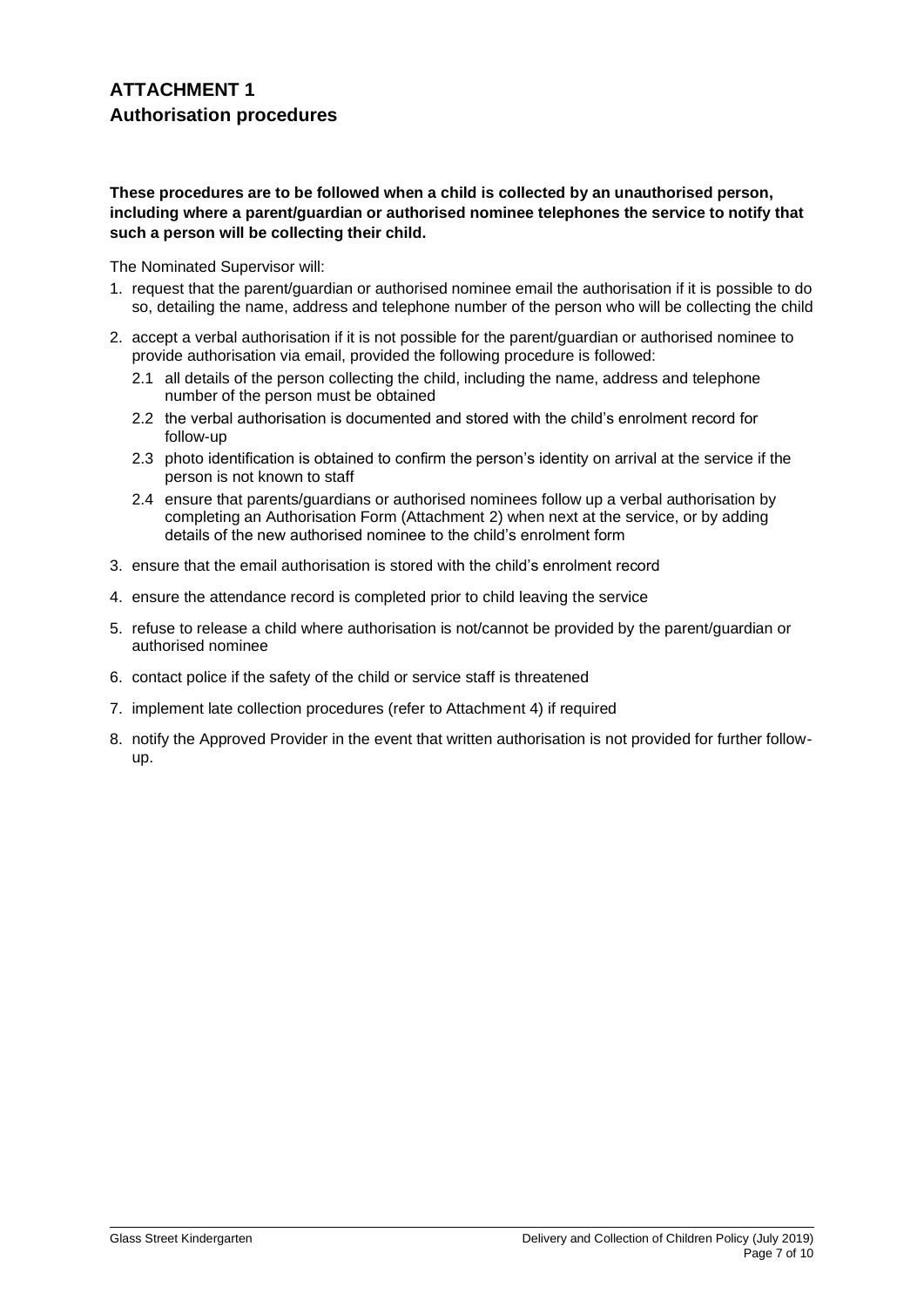# **ATTACHMENT 2 Authorisation Form**

### **Authorisation form**

To be used as a follow-up to a verbal/email authorisation when the parent/guardian or authorised nominee is next at the service

|                                                                                                                                                                     | authorised by telephone/email (please circle)                                   |
|---------------------------------------------------------------------------------------------------------------------------------------------------------------------|---------------------------------------------------------------------------------|
|                                                                                                                                                                     | to be                                                                           |
| collected from Glass Street Kindergarten on [Date] by:                                                                                                              |                                                                                 |
| Name:                                                                                                                                                               |                                                                                 |
|                                                                                                                                                                     |                                                                                 |
|                                                                                                                                                                     |                                                                                 |
| This was a one-off occasion and this person is not to be included on my child's enrolment form as an<br>authorised nominee to collect my child on an ongoing basis. |                                                                                 |
| Signed:                                                                                                                                                             | [Parent/guardian or authorised nominee] (Parent/guardian or authorised nominee) |
| Date:                                                                                                                                                               |                                                                                 |
| This form will be attached to the child's enrolment form.                                                                                                           |                                                                                 |

### **Authorisation form**

To be used where the parent/guardian or authorised nominee is able to provide prior written authorisation

| Name:                                                                                                                                                                   |  |
|-------------------------------------------------------------------------------------------------------------------------------------------------------------------------|--|
|                                                                                                                                                                         |  |
|                                                                                                                                                                         |  |
|                                                                                                                                                                         |  |
| from Glass Street Kindergarten on [Date].                                                                                                                               |  |
| This will be a one-off occasion and this person is not to be included on my child's enrolment form as<br>an authorised nominee to collect my child on an ongoing basis. |  |
| Signed:<br>(Parent/guardian or authorised nominee) (Farent/guardian or authorised nominee)                                                                              |  |
| Date:                                                                                                                                                                   |  |
| This form will be attached to the child's enrolment form.                                                                                                               |  |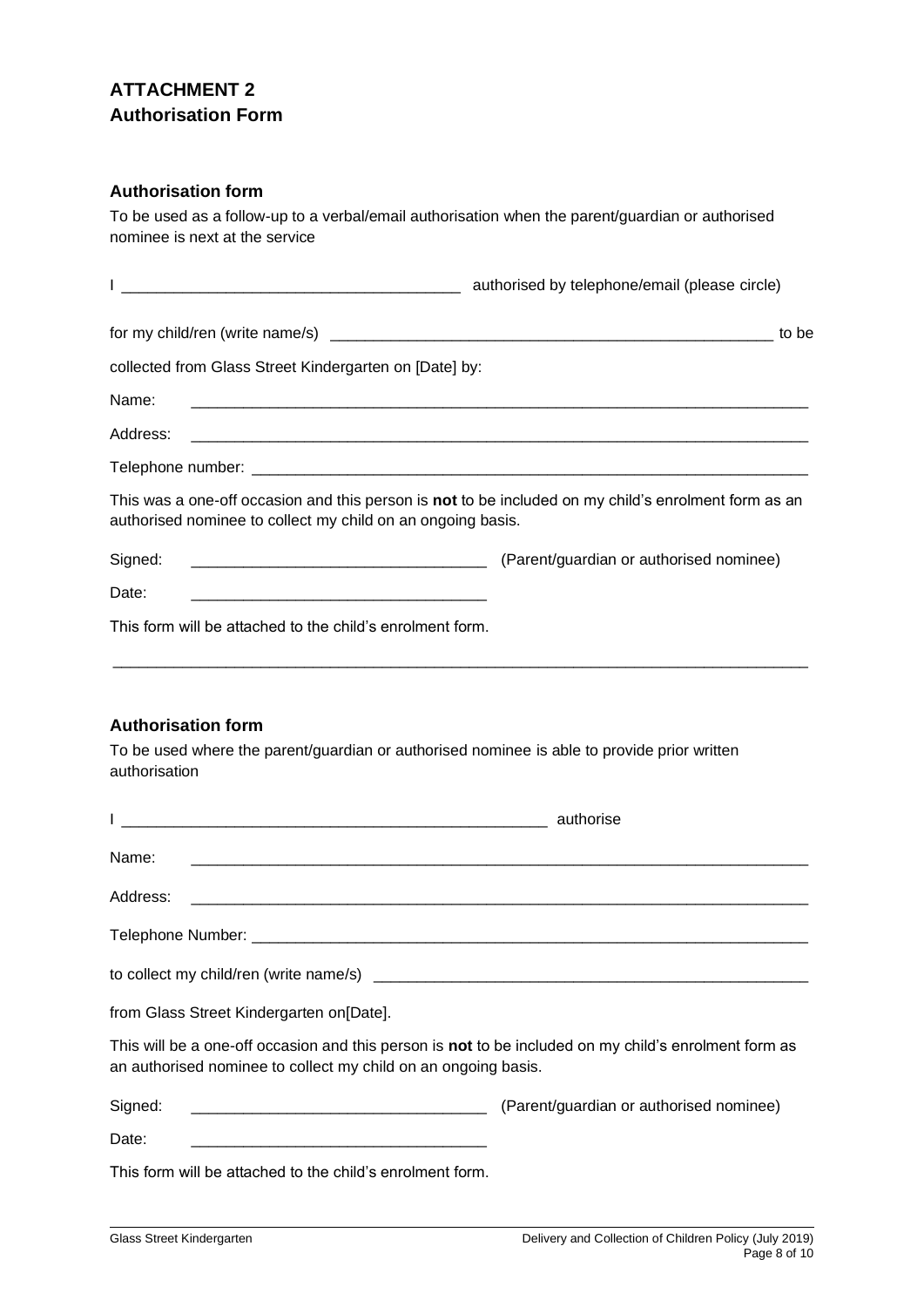# **ATTACHMENT 3 Procedures to ensure the safe collection of children**

Early childhood professionals have a duty of care not to endanger children at the service by knowingly placing them in a situation that could reasonably be expected to be dangerous, including releasing a child into the care of an inappropriate person (refer to *Definitions*).

Where an educator believes that the parents/guardians or authorised nominee may be ill, affected by alcohol or drugs, or not able to safely care for the child, the following procedures must be followed.

- Consult with the Nominated Supervisor or the Approved Provider, if possible.
- Advise the person collecting the child of their concerns and suggest contacting an alternative authorised nominee to collect the child.
- If the Nominated Supervisor or the Approved Provider fears for the safety of the child, themselves or other service staff at any time, contact the police immediately.
- Complete the *Incident, Injury, Trauma and Illness Record* and file with the child's enrolment form.
- Inform the Approved Provider as soon as is practicable, and at least within 24 hours of the incident.
- Inform the Regulatory Authority (DET) within 24 hours of a serious incident occurring (refer to *Definitions*).